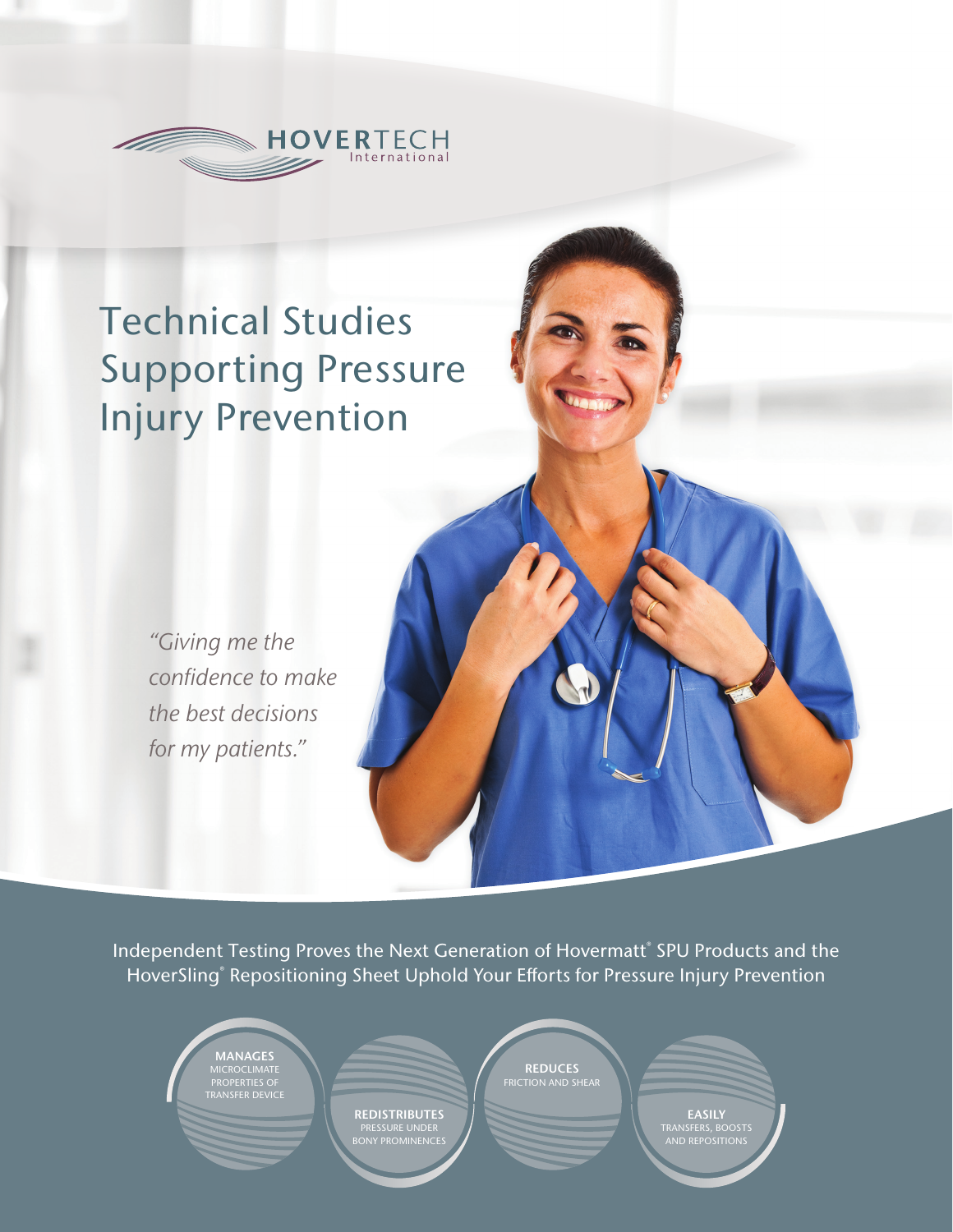### The Highly Breathable HoverMatt® Single-Patient Use (SPU) Air Transfer System Allows Caregivers to Easily Transfer, Boost and Reposition, Facilitating Compliance to Pressure Injury Prevention Clinical Practice Guidelines

HoverMatt $\degree$  SPU Product Line: HoverMatt $\degree$  SPU; HoverMatt $\degree$  SPU Link; HoverMatt $\degree$  SPU Half-Matt; HoverMatt<sup>®</sup> SPU Split-Leg; HoverSling® Split-Leg; HoverSling® Repositioning Sheet

Safe Patient Handling is integral to pressure injury prevention. *American Nurses Association, 2013. Safe Patient Handling and Mobility. Nursesbooks.org, Silver Spring, MD.* 

Redistribution of pressure and management of friction and shear are key elements that can be facilitated through the use of effective patient handling and positioning equipment. Air transfer technology reduces the pull force by 80-90%, making it easier to transfer and reposition. Additionally, patients will be moved on a stable cushion of air, eliminating shear forces and significantly reducing friction when supine or turning laterally. This ease of transfer benefits the patient by minimizing risk for soft tissue damage and benefits the caregiver by minimizing risk for work-related injury.

### Manages Microclimate with Advanced Breathable Fabric Technology\*

When considering the ideal conditions for pressure injury prevention, the local temperature and moisture, or relative humidity (microclimate), at the interface of body and support surface are often linked. HoverTech's highly breathable fabric assists in creating an optimal microclimate by allowing air to circulate at that interface and moisture to evaporate. This enhancement protects the integrity of the patient's skin and minimizes the potential for pressure and moisture related injuries.

*"Microclimate management includes moderation of temperature and moisture levels at the interface of skin and support surface. This means that humidity is managed to avoid extremes of either excess wetness or drying of the skin." Clark M, Black J Skin IQTM Microclimate Made Easy. Wounds International 2011;2(2).*



#### CLINICAL STUDIES HAVE ILLUSTRATED:

• Higher skin temperatures and pressure reduce blood flow, impeding the delivery of nutrients to the skin. *Lachenbruch, C., 2005. Skin Cooling Surfaces: Estimating the Importance of Limiting Skin Temperature. Ostomy/wound management 51, 70–79.*

• Excess moisture increases the friction coefficient, when combined with patient handling tasks, increases the risk for friction and shear.

*Source: (Wound Healing: Evidence-Based Management By Joseph M McCulloch, Luther C Kloth - F.A. Davis, Jul 1, 2010)*

*\*The data is calculated at a 95% confidence interval. Adapted from the Sweating Guarded Hotplate Project, Project #1710 - EC Service, Inc. Data on file at HoverTech International.*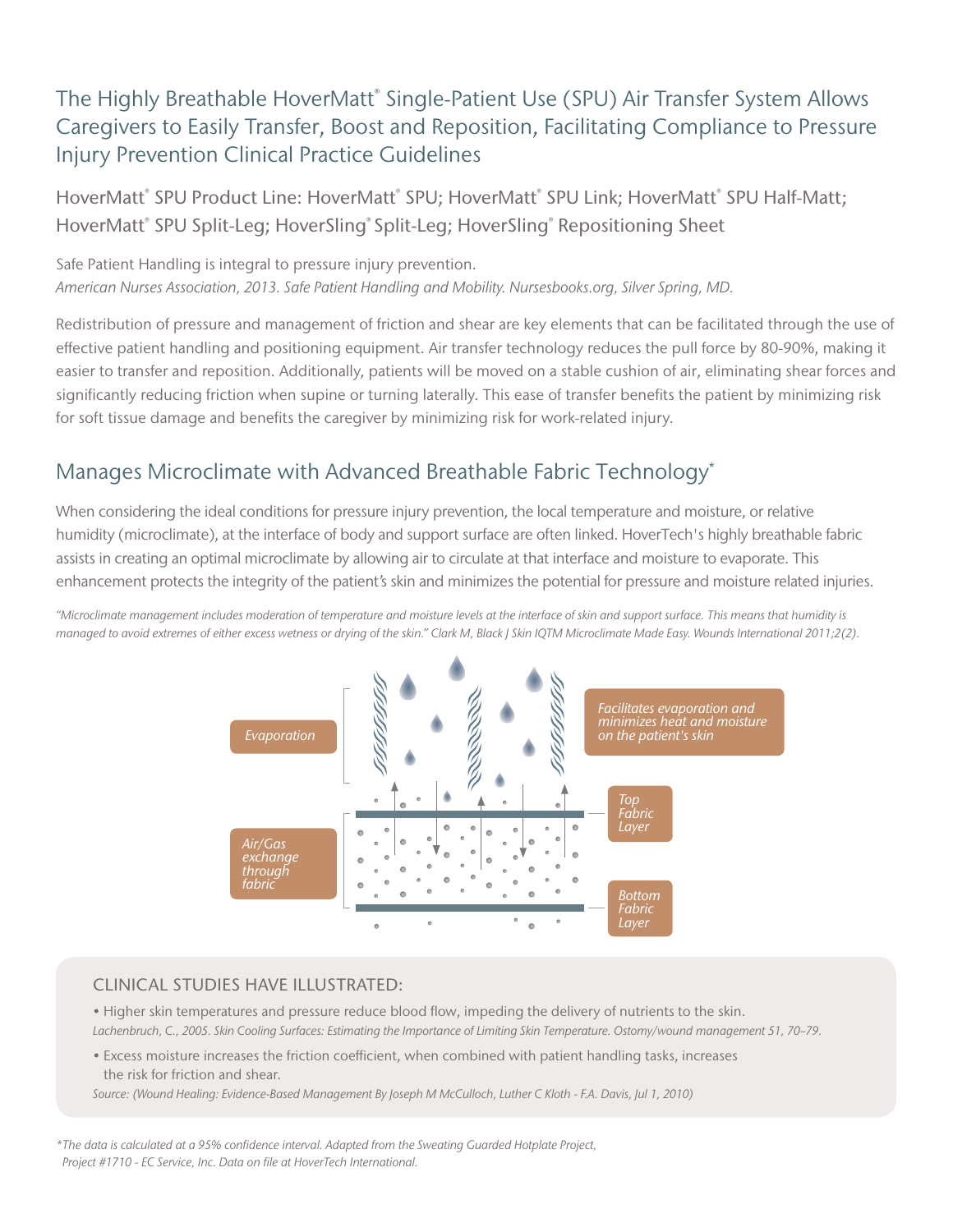### Independent laboratory testing of HoverMatt SPU products and HoverSling Repositioning Sheet, using the latest industry recognized standards, illustrates high evaporative properties and compatibility with low air loss surfaces

Breathability is measured by the Moisture Vapor Transmission Rate (MVTR). The higher the MVTR, the more permeable the membrane and the more breathable the fabric. The advanced nylon fabric has been tested using the industry standard ASTM E96 B Method test. The resulting evaporative properties of the fabric used in the HoverMatt® SPU were 23% higher than the standard threshold for breathability. These test results demonstrate and support the evidence for the performance of the advanced fabric.

### Heat And Water Vapor Testing (Body Analog Test Method)\*

#### *Description: One of two new standardized tests for microclimate.*

*Method: The HoverMatt SPU and the HoverSling® Repositioning Sheet were tested on two low air loss support surfaces. This test uses a metal thermodynamic rigid cushion loading indenter (TRCLI) to deliver temperature, load and moisture in the form of water vapor to the support surface. The indenter-support surface interface conditions are monitored by temperature and humidity sensors.* 

*Results: With the use of the HoverMatt SPU and the HoverSling Repositioning Sheet, there is no clinically significant difference between the performance of the control and the HoverMatt SPU and HoverSling Repositioning Sheet in either temperature or relative humidity.*



*\*The data is calculated at a 95% confidence interval. Adapted from Heat and Water Vapor Testing (Body Analog Test Method), Project #1710 - EC Service, Inc. Data on file at HoverTech International.*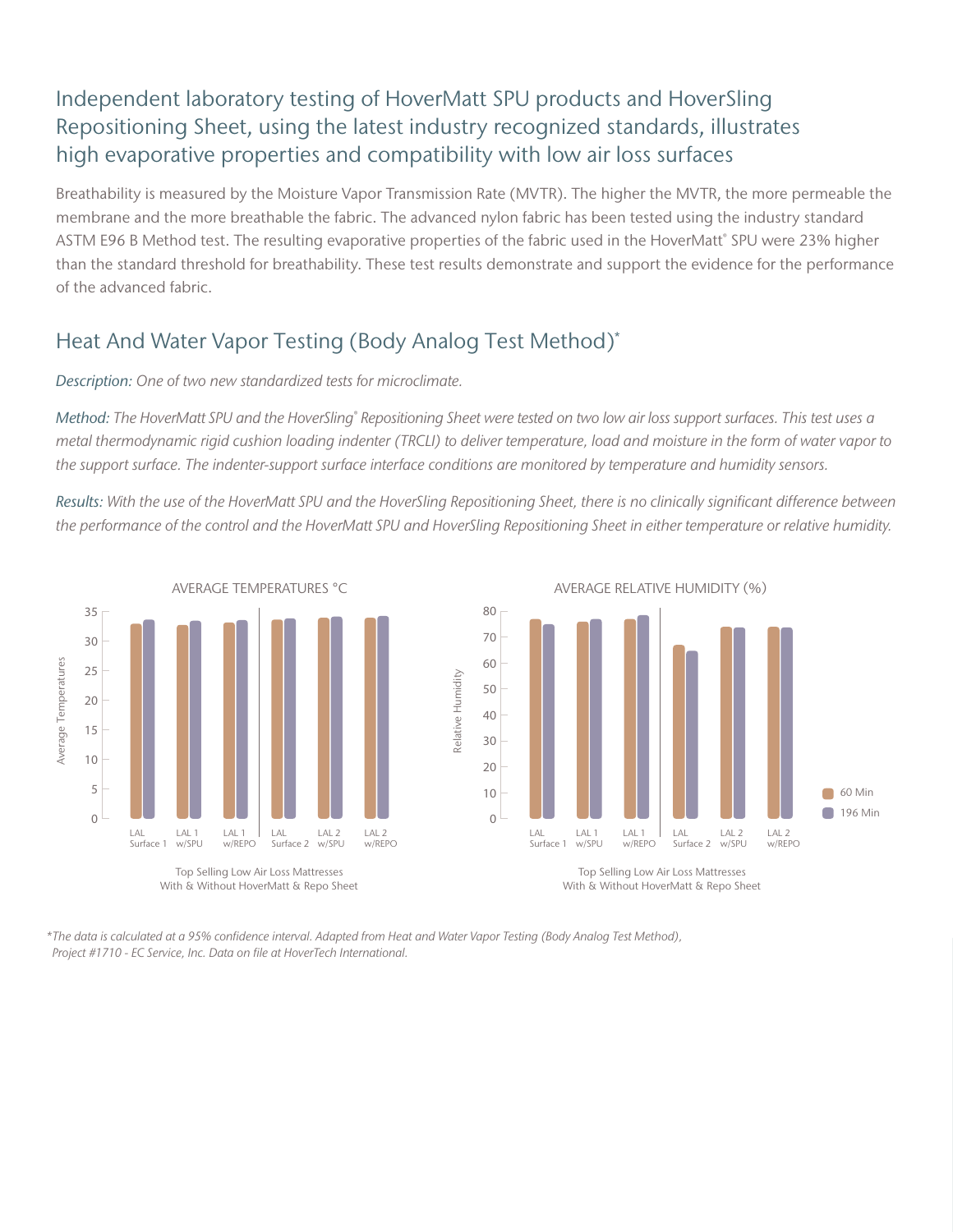### Immersion Testing\*



*Description: Results of the immersion test method indicate how far a load sinks down into the support surface. It depicts the potential for pressure redistribution.*

*Method: The tests compare a baseline of results for immersion with the patient directly on a support surface to the results for immersion of the patient with the HoverMatt SPU and the HoverSling Repositioning Sheet at the interface of the patient and the support surface.* 

*Results: The presence of the HoverMatt SPU or HoverSling Repositioning Sheet did not have a significant impact on immersion. The minimal*  difference in the comparative studies indicate that it is safe to leave the HoverMatt SPU or HoverSling Repositioning Sheet under the patient *for all day care.* 



Top Selling Low Air Loss Mattresses With & Without HoverMatt & Repo Sheet

*\*The data is calculated at a 95% confidence interval. Adapted from the Immersion Testing Project, Project #1537 - EC Service, Inc. Data on file at HoverTech International.*

The combined evidence-based benefits of HoverTech's air-assisted devices results in increased alignment with clinical practice guidelines for pressure injury prevention standards.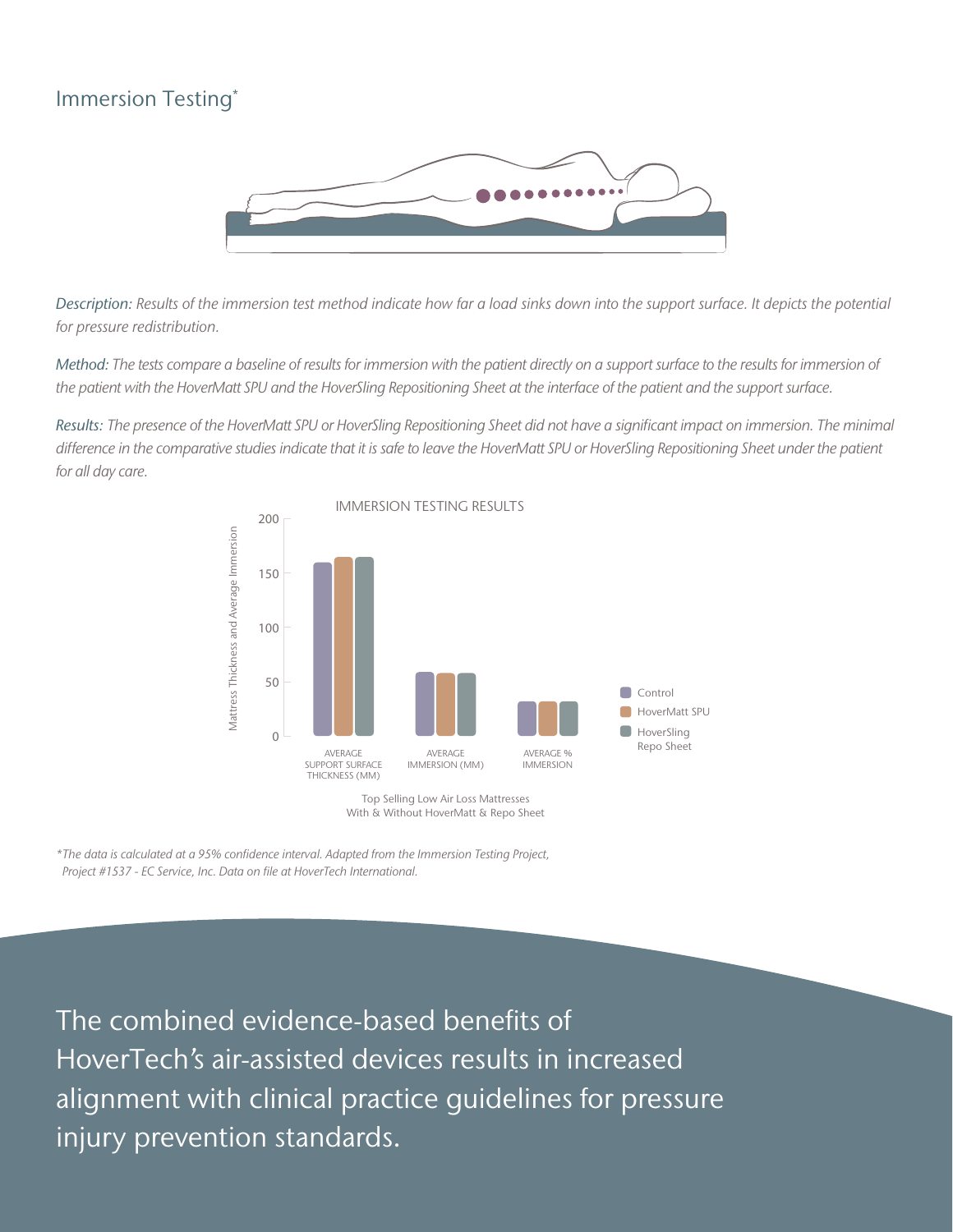### Envelopment Testing\*

*Description: Designed to characterize how well a support surface conforms or fits to the irregularities of the body.* 

*Method: The test is performed with the support surface alone (control) and with the HoverMatt SPU or HoverSling Repositioning Sheet on top of the support surface. The results of the test measure how far the support surface allows the body to sink into it and also how the support surface conforms around the body. If the result of testing is the same or very close, in both scenarios, that means that there*  will be no clinically significant difference between the support surface alone and the support surface with the HoverMatt SPU at the *interface between the patient and the support surface.* 

*Results: The presence of the transfer sheets did not have a significant impact on immersion quantifying compatibility with low air loss surfaces, proving the HoverMatt SPU devices can be left under the patient.* 

*Summary: The results of standardized testing for microclimate (Body Analog Method) along with test reports on Immersion and Envelopment show that the HoverMatt SPU and the HoverSling Repositioning Sheet are compatible with low air loss surfaces, in the management of microclimate and pressure redistribution.* 



Top Selling Low Air Loss Mattresses With & Without HoverMatt & Repo Sheet

*\*The data is calculated at a 95% confidence interval. Adapted from the Envelopment Testing Project, Project #1710 - EC Service, Inc. Data on file at HoverTech International.*

### Friction and Shear

Shear stresses – and by association, friction – are important extrinsic factors involved in the development, and sometimes persistence, of pressure ulcers. However, many uncertainties remain about the role and critical levels for shear stress and friction in pressure ulcer development. Even so, a clear understanding of how shear stresses and friction occur will undoubtedly assist clinicians in consistent implementation of aspects of pressure ulcer prevention protocols designed to minimize shear stresses and avoid increasing the coefficient of friction of skin.

*International Review. Pressure Ulcer Prevention pressure, shear, friction and microclimate in context, 2010.*

*Gerhardt, L.-C., Strassle, V., Lenz, A., Spencer, N.., Derler, S., 2008. Influence of epidermal hydration on the friction of human skin against textiles. Journal of The Royal Society Interface 5, 1317–1328. https://doi.org/10.1098/rsif.2008.0034*